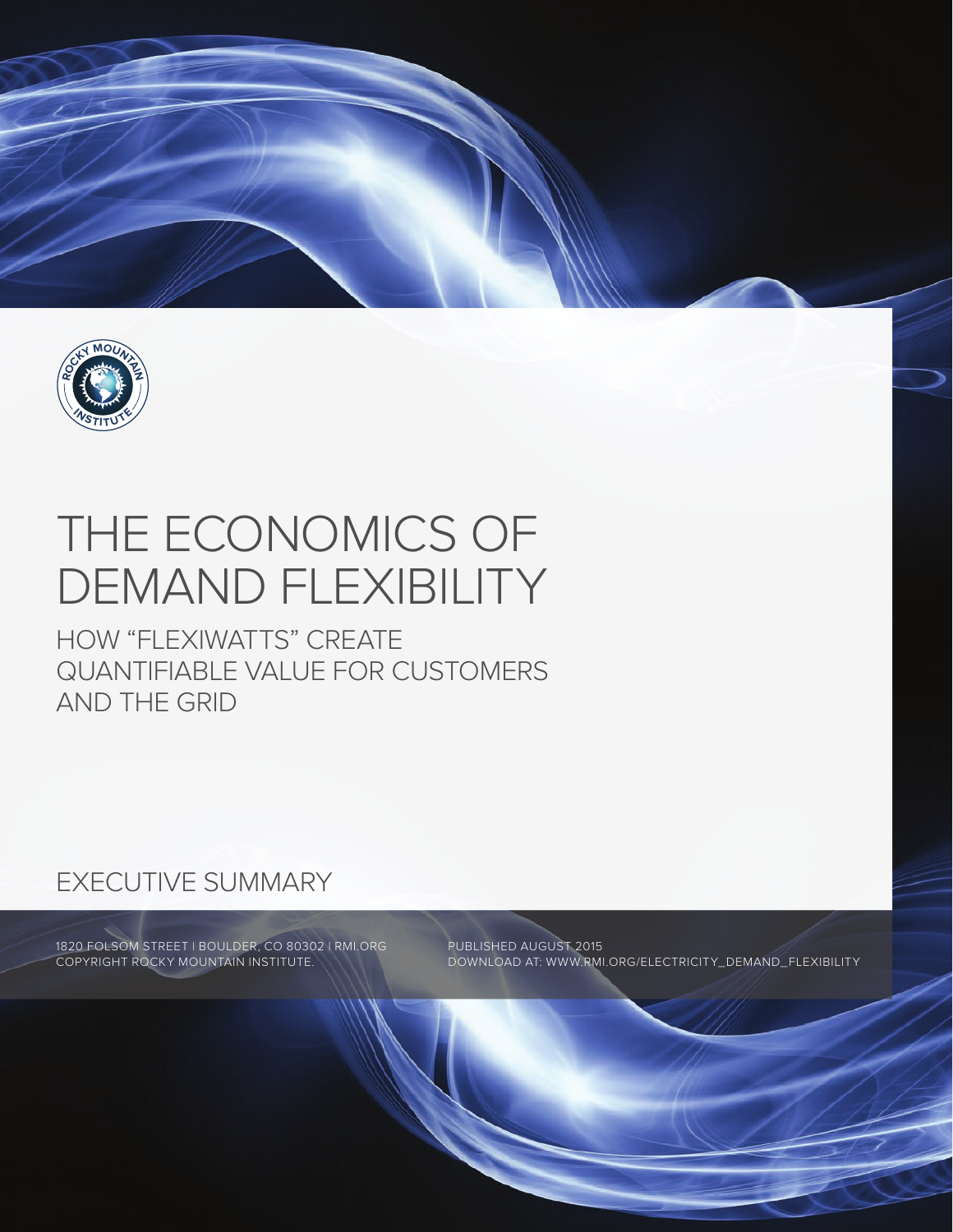# **AUTHORS**

Peter Bronski, Mark Dyson, Matt Lehrman, James Mandel, Jesse Morris, Titiaan Palazzi, Sam Ramirez, Hervé Touati

\* Authors listed alphabetically. All authors from Rocky Mountain Institute unless otherwise noted.

# **CONTACTS**

James Mandel (jmandel@rmi.org) Mark Dyson (mdyson@rmi.org)

# **SUGGESTED CITATION**

Dyson, Mark, James Mandel, et al. The Economics of Demand Flexibility: How "flexiwatts" create quantifiable value for customers and the grid. Rocky Mountain Institute, August 2015. << http://www.rmi.org/electricity\_demand\_ flexibility>>

#### **ACKNOWLEDGMENTS**

The authors thank the following individuals and organizations for offering their insights and perspectives on this work:

Pierre Bull, Natural Resources Defense Council Karen Crofton, Rocky Mountain Institute James Fine, Environmental Defense Fund Ellen Franconi, Rocky Mountain Institute William Greene, Nest Labs Leia Guccione, Rocky Mountain Institute Lena Hansen, Rocky Mountain Institute Ryan Hledik, The Brattle Group Marissa Hummon, Tendril Ian Kelly, Rocky Mountain Institute Tom Key, Electric Power Research Institute Virginia Lacy, Rocky Mountain Institute Jim Lazar, The Regulatory Assistance Project Amory Lovins, Rocky Mountain Institute Farshad Samimi, Enphase Energy Daniel Seif, The Butler Firm James Sherwood, Rocky Mountain Institute Owen Smith, Rocky Mountain Institute Eric Wanless, Rocky Mountain Institute Jon Wellinghoff, Stoel Rives Daniel Wetzel, Rocky Mountain Institute Hayes Zirnhelt, Rocky Mountain Institute

Editorial Director: Peter Bronski Editor: Laurie Guevara-Stone Art Director: Romy Purshouse Designer: Mike Heighway Images courtesy of Thinkstock unless otherwise noted.



# **ROCKY MOUNTAIN INSTITUTE**

Rocky Mountain Institute (RMI)—an independent nonprofit founded in 1982—transforms global energy use to create a clean, prosperous, and secure low-carbon future. It engages businesses, communities, institutions, and entrepreneurs to accelerate the adoption of market-based solutions that cost-effectively shift from fossil fuels to efficiency and renewables. In 2014, RMI merged with Carbon War Room (CWR), whose business-led market interventions advance a low-carbon economy. The combined organization has offices in Snowmass and Boulder, Colorado; New York City; Washington, D.C.; and Beijing.

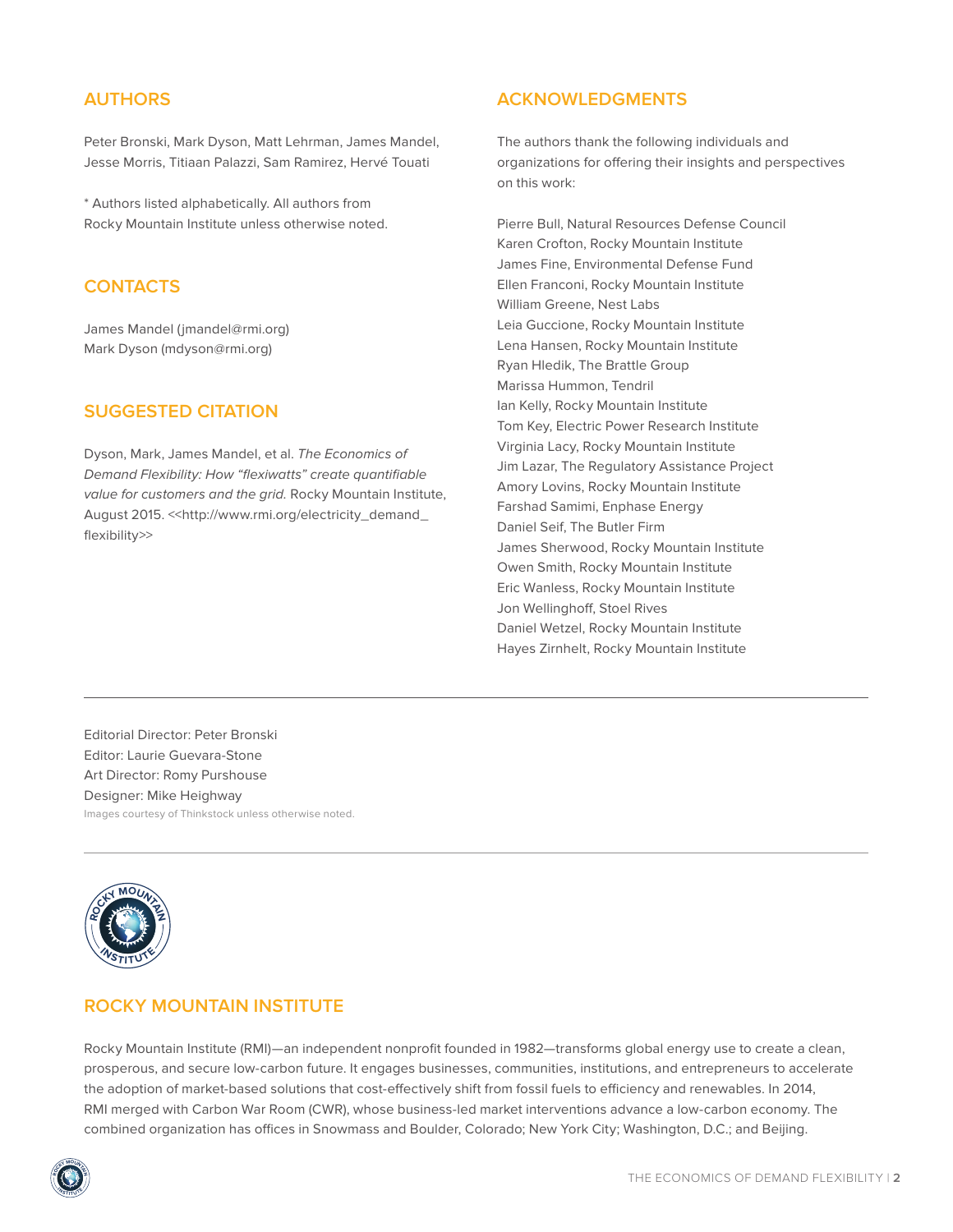# EXECUTIVE SUMMARY

Electric utilities in the United States plan to invest an estimated \$1+ trillion in traditional grid infrastructure generation, transmission, and distribution—over the next 15 years, or about \$50–80 billion per year, correcting years of underinvestment. However, official forecasts project slowing electricity sales growth in the same period (less than 1% per year), coming on the heels of nearly a decade of flat or declining electricity sales nationwide. This is likely to lead to increasing retail electricity prices for customers over the same period.

Meanwhile, those customers enjoy a growing menu of increasingly cost-effective, behind-the-meter, distributed energy resource (DER) options that provide choice in how much and when to consume and even generate electricity. These dual trends and how customers might respond to them—rising prices for retail grid electricity and falling costs for DER alternatives that complement (or in extreme cases even supplant) the grid—has caused considerable electricity industry unrest. It also creates a potential for overinvestment in and duplication of resources on both sides of the meter.

Yet utility and customer investments on both sides of the meter are based on the view that demand profiles are largely inflexible; flexibility must come solely from the supply side. Now, a new kind of resource makes the demand side highly flexible too. Demand flexibility (DF) evolves and expands the capability behind traditional demand response programs. DF allows demand to respond continuously to changing market conditions through price signals or other mechanisms. DF is proving a grossly underused opportunity to buffer the dynamic balance between supply and demand. When implemented, DF can create quantifiable value (e.g., bill savings, deferred infrastructure upgrades) for both customers and the grid.

Here, we analyze demand flexibility's economic opportunity. In the residential sector alone, widespread implementation of demand flexibility can save 10–15% of potential grid costs, and customers can cut their electric bills 10–40% with rates and technologies that exist today. Roughly 65 million customers already have potentially appropriate opt-in rates available, so the aggregate market is large and will only grow with further rollout of granular retail pricing.

# **DEMAND FLEXIBILITY DEFINED**

Demand flexibility uses communication and control technology to shift electricity use across hours of the day while delivering end-use services (e.g., air conditioning, domestic hot water, electric vehicle charging) at the same or better quality but lower cost. It does this by applying automatic control to reshape a customer's demand profile continuously in ways that either are invisible to or minimally affect the customer, and by leveraging more-granular rate structures that monetize demand flexibility's capability to reduce costs for both customers and the grid.

Importantly, demand flexibility need not complicate or compromise customer experience. Technologies and business models exist today to shift load seamlessly while maintaining or even improving the quality, simplicity, choice, and value of energy services to customers.

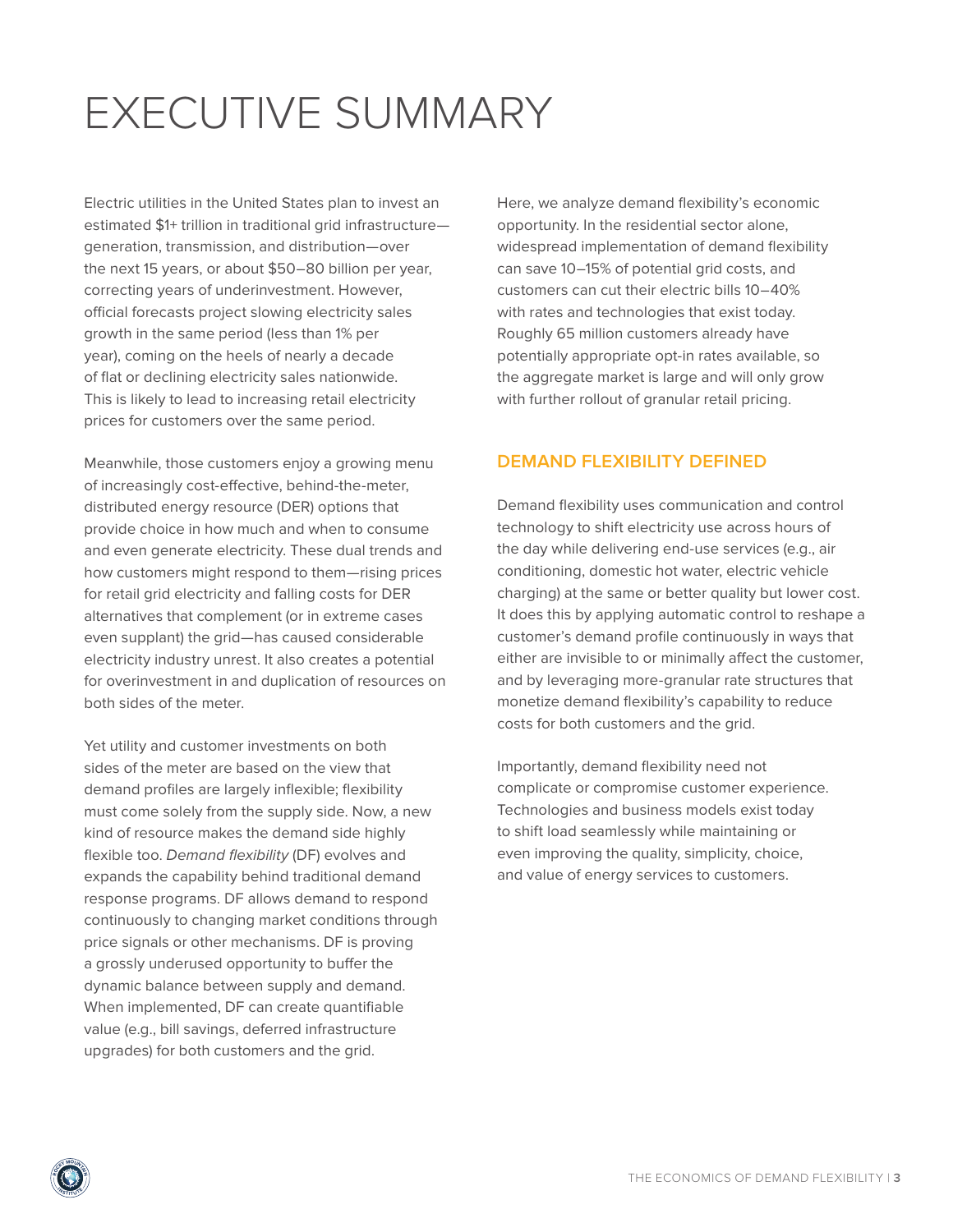# **THE EMERGING VALUE OF FLEXIWATTS: THE BROADER OPPORTUNITY FOR DERs TO LOWER GRID COSTS**

Electric loads that demand flexibility shifts in time can be called flexiwatts—watts of demand that can be moved across the hours of a day or night according to economic or other signals. Importantly, flexiwatts can be used to provide a variety of grid services (see Table ES1). Customers have an increasing range of

choices to meet their demand for electrical services beyond simply purchasing kilowatt-hours from the grid at the moment of consumption. Now they can also choose to generate their own electricity through distributed generation, use less electricity more productively (more-efficient end-use or negawatts), or shift the timing of consumption through demand flexibility (see Figure ES1). All four of these options need to be evaluated holistically to minimize cost and maximize value for both customers and the grid.

#### **TABLE ES1**

#### FUNDAMENTAL VALUE DRIVERS OF DEMAND FLEXIBILITY

| <b>CATEGORY</b>                 | <b>DEMAND FLEXIBILITY CAPABILITY</b>                                                                          | <b>GRID VALUE</b>                                                                                              | <b>CUSTOMER VALUE</b>                                                                                                     |
|---------------------------------|---------------------------------------------------------------------------------------------------------------|----------------------------------------------------------------------------------------------------------------|---------------------------------------------------------------------------------------------------------------------------|
| Capacity                        | Can reduce the grid's peak load and<br>flatten the aggregate demand profile of<br>customers                   | Avoided generation,<br>transmission, and distribution<br>investment; grid losses; and<br>equipment degradation | Under rates that price peak<br>demand (e.g., demand<br>charges), lowers customer<br>bills                                 |
| Energy                          | Can shift load from high-price to low-<br>price times                                                         | Avoided production from<br>high-marginal-cost resources                                                        | Under rates that provide time-<br>varying pricing (e.g., time-<br>of-use or real-time pricing),<br>lowers customer bills  |
| Renewable energy<br>integration | Can reshape load profiles to match<br>renewable energy production profiles<br>better (e.g., rooftop solar PV) | Mitigated renewable<br>integration challenges (e.g.,<br>ramping, minimum load)                                 | Under rates that incentivize<br>onsite consumption<br>(e.g., reduced PV export<br>compensation), lowers<br>customer bills |

#### **FIGURE ES1**

GRID PURCHASES, DISTRIBUTED GENERATION, ENERGY EFFICIENCY, AND DEMAND FLEXIBILITY COMPARED



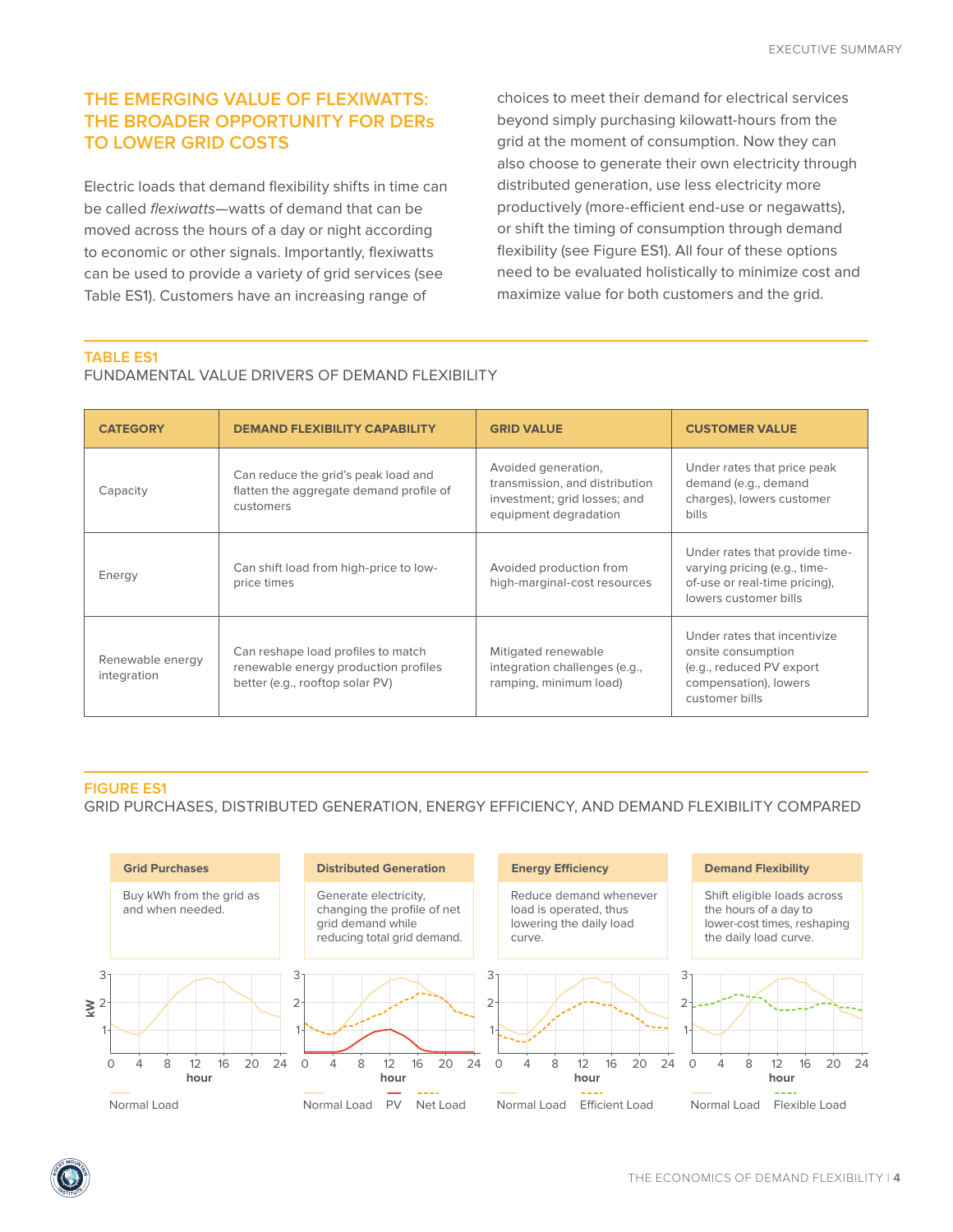#### **FINDINGS**

**Residential demand flexibility can avoid \$9 billion per year of forecast U.S. grid investment costs more than 10% of total national forecast needs—and avoid another \$4 billion per year in annual energy production and ancillary service costs.**

While our analysis focuses primarily on demand flexibility's customer-facing value, the potential gridlevel cost savings from widespread demand flexibility deployment should not be ignored. Examining just two residential appliances—air conditioning and domestic water heating—shows that  $~8\%$  of U.S. peak demand could be reduced while maintaining comfort and service quality. Using industry-standard estimates of avoided costs, these peak demand savings can avoid \$9 billion per year in traditional investments, including generation, transmission, and distribution. Additional costs of up to \$3 billion per year can be avoided by controlling the timing of a small fraction of these appliances' energy demands to optimize for hourly energy prices, and \$1 billion per year from providing ancillary services to the grid. The total of \$13 billion per year (see Figure ES2) is a conservative estimate of the economic potential of demand flexibility, because we analyze a narrow subset of flexible loads only in the residential sector, and we do not count several other benefit categories from flexibility that may add to the total value.<sup>1</sup>

# **Demand flexibility offers substantial net bill savings of 10–40% annually for customers.**

Using current rates across the four scenarios analyzed, demand flexibility could offer customers net bill savings of 10–40%. Across all eligible customers in each analyzed utility service territory, the aggregate market size (net bill savings) for each scenario is \$110–250 million per year (see Figure ES3). Just a handful of basic demand flexibility options—including air conditioning, domestic hot water heater timing, and electric vehicle charging—show significant capability

to shift loads to lower-cost times (see Figure ES4), reduce peak demand (see Figure ES5), and increase solar PV on-site consumption (see Figure ES6). In Hawaii, electric dryer timing and battery energy storage also play a role in demand flexibility.

# **METHODOLOGY AND ASSUMPTIONS**

We analyze the economics of demand flexibility for residential customers in two use cases across four total scenarios under specific, illustrative, real-world utility rate structures:

- **1.** Provide bill savings by shifting energy use under granular utility rates
	- **a.** Residential real-time pricing (Commonwealth Edison, Illinois (ComEd))
	- **b.** Residential demand charges (Salt River Project, Arizona (SRP))
- **2.** Improve the value of customer-focused distributed energy resource deployment
	- **a.** Non-export option for rooftop PV (Hawaiian Electric Company (HECO)) Proposed
	- **b.** Reduced compensation for exported PV (Alabama Power Company (APC))

We use detailed data on consumption patterns to calibrate models for demand shifting in different climates, seasons, and rate structures; and perform an economic analysis of five major demand-flexible residential loads:

- **•** Air conditioning (AC)
- **•** Domestic hot water (DHW)
- **•** Electric vehicle (EV) charging
- **•** Electric dryer cycle timing
- **•** Battery energy storage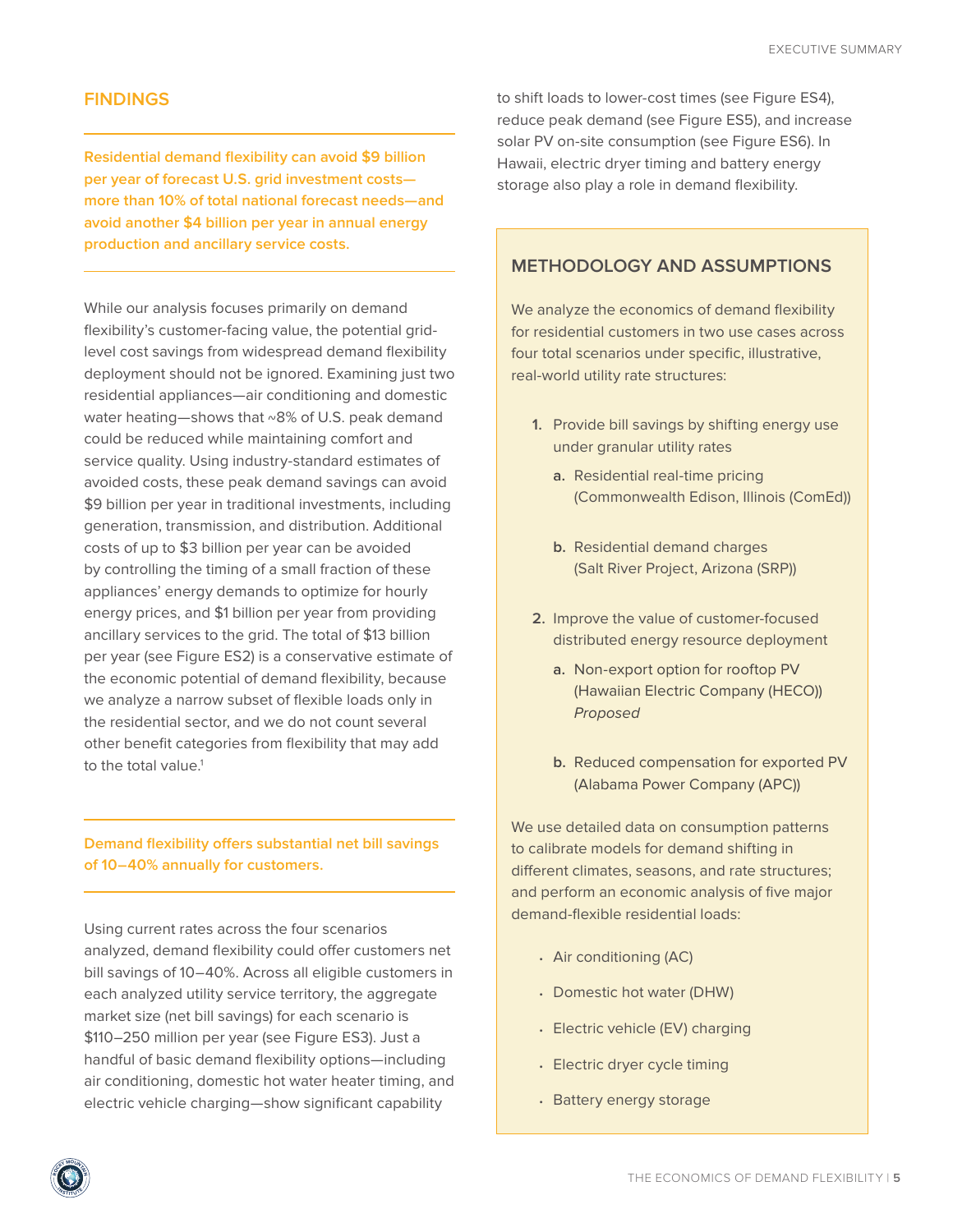

#### **FIGURE ES2**



### **FIGURE ES3**

#### DEMAND FLEXIBILITY ANNUAL POTENTIAL BY SCENARIO

**DF GENERATES SIGNIFICANT PER-CUSTOMER BILL SAVINGS (%) WITH LARGE AGGREGATE MARKET SIZES (\$ FOR EACH ANALYZED UTILITY TERRITORY)**



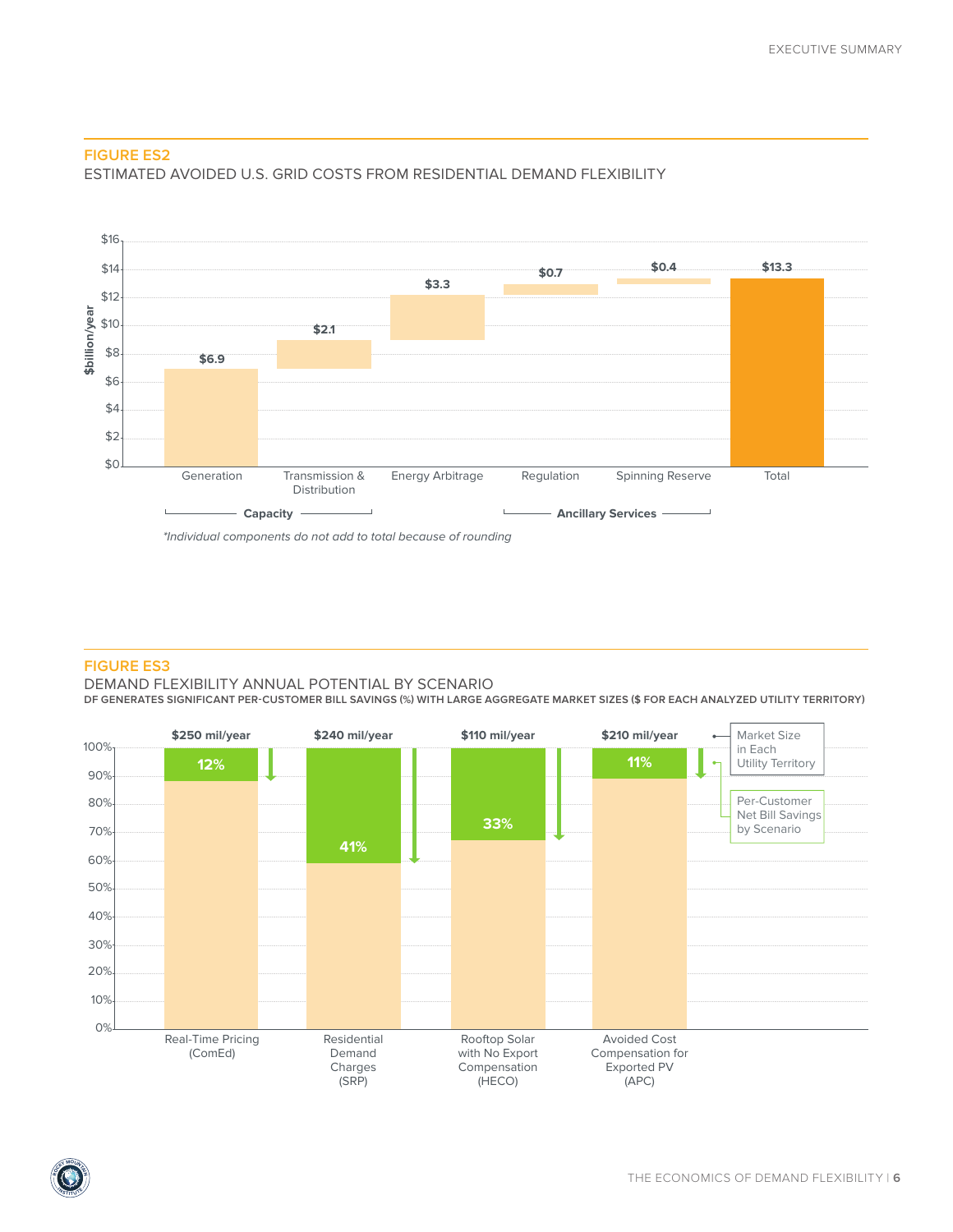#### **FIGURE ES4**

SHIFTING LOADS TO LOWER-COST TIMES THROUGH DEMAND FLEXIBILITY (ComEd) **DF SHIFTS LOAD FROM HIGH-COST TO LOW-COST HOURS**



#### **FIGURE ES5**

REDUCING PEAK DEMAND THROUGH DEMAND FLEXIBILITY (SRP) **DF REDUCES PEAK CUSTOMER DEMAND BY COORDINATING LOAD TIMING TO MINIMIZE PEAKS**



#### **FIGURE ES6**

INCREASING SOLAR PV ON-SITE CONSUMPTION THROUGH DEMAND FLEXIBILITY (HECO & APC) **DF SHIFTS LOAD TO COINCIDE WITH ROOFTOP PV PRODUCTION, INCREASING ON-SITE CONSUMPTION AND REDUCING EXPORTS**

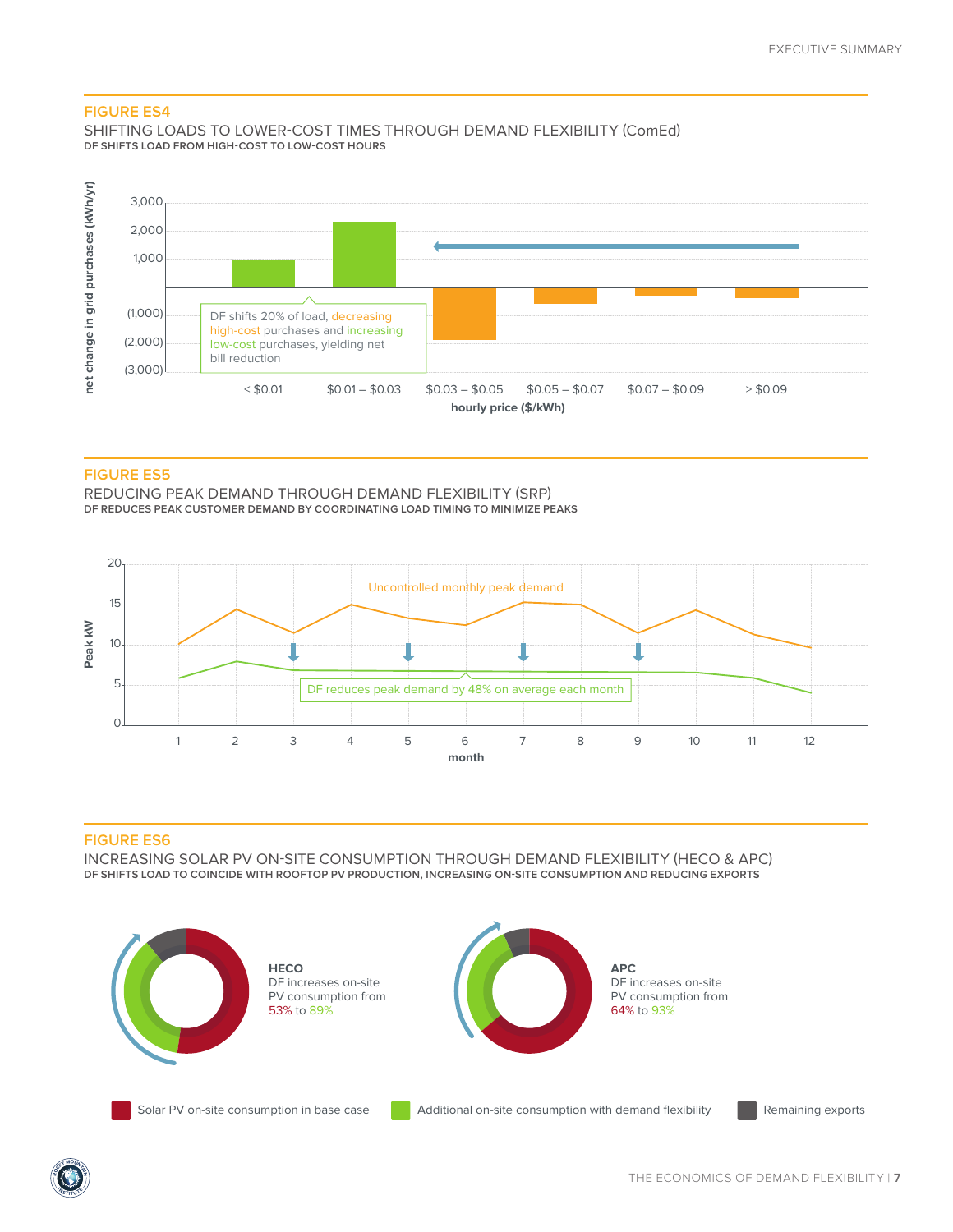**Utilities should see demand flexibility as a resource for grid cost reduction, but under retail rates unfavorable to rooftop PV, demand flexibility can instead hasten load defection by accelerating rooftop PV's economics in the absence of net energy metering (NEM).**

Some utilities and trade groups are considering or advocating for changes to traditional net energy metering arrangements that would compensate exported solar PV at a rate lower than the retail rate of purchased utility energy (similar to the avoided cost compensation case discussed above). We build on the analysis presented in RMI's The Economics of Load Defection and show that, if export compensation for solar PV were eliminated or reduced to avoided cost compensation on a regional scale in the Northeast United States, DF could improve the economics of non-exporting solar PV, thus dramatically hastening load defection—the loss of utility sales and revenue to customer-sited rooftop PV (see Figure ES7).



#### **FIGURE ES7**

**<sup>R</sup>OCK<sup>Y</sup> <sup>M</sup>OUNTA<sup>I</sup><sup>N</sup> INSTITUTE** 

NORTHEAST U.S. RESIDENTIAL SOLAR PV MARKET POTENTIAL WITH AND WITHOUT DEMAND FLEXIBILITY **ASSUMING ROOFTOP PV RECEIVES EXPORT COMPENSATION AT AVOIDED COST, DF ACCELERATES THE PV MARKET AND LOAD DEFECTION**